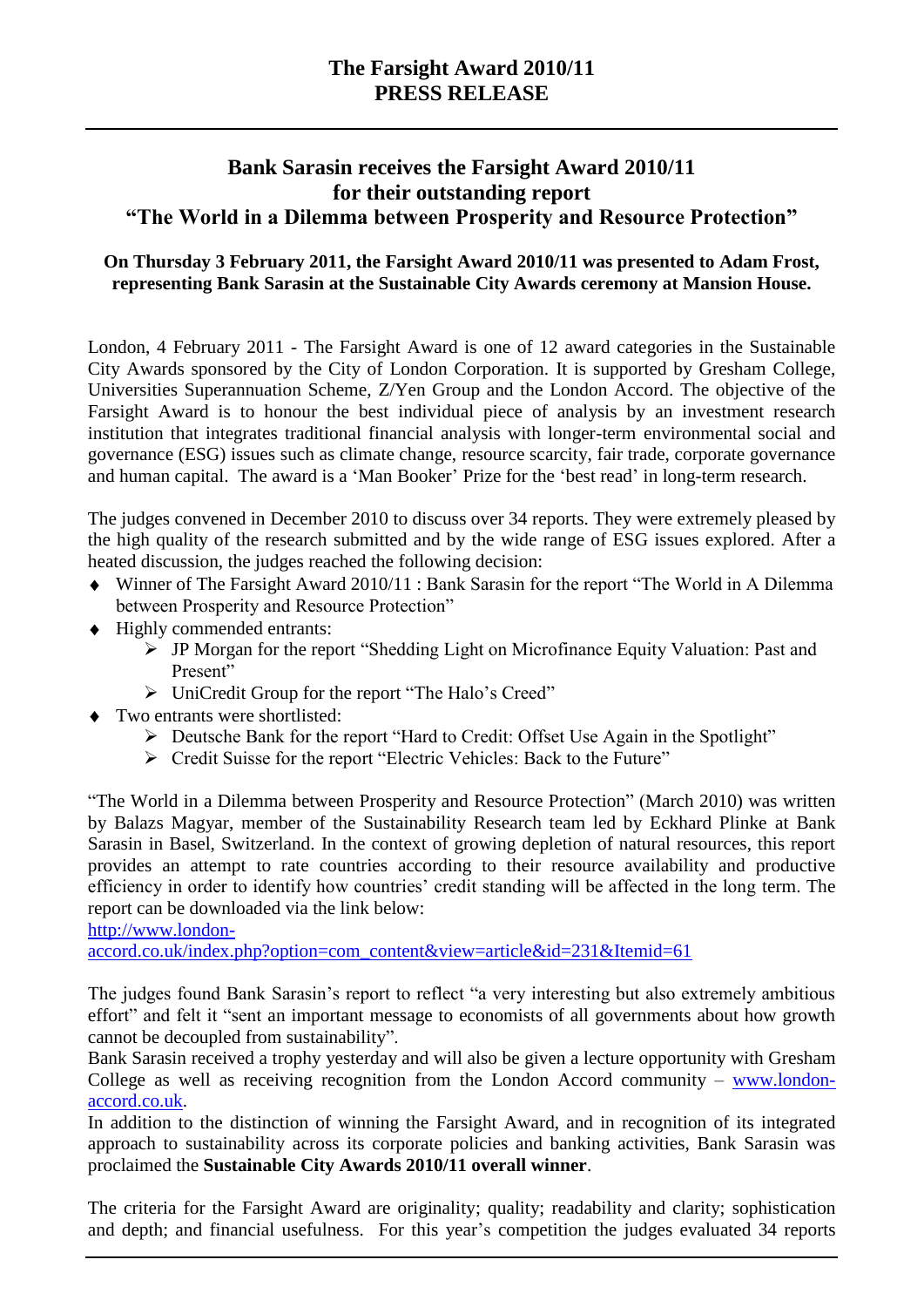# **The Farsight Award 2010/11 PRESS RELEASE**

shared with the London Accord during the preceding 12 months, all of which are accessible free of charge on the London Accord website. Reports entered in 2010/2011 considered a wide range of topics including microfinance, resource scarcity, carbon emissions trading and clean technologies.

The judging panel for the Farsight Award 2010/11 comprised:

- Alice Chapple, Director of Sustainable Financial Markets at Forum for the Future;
- Melissa Brown, Managing Director, IDFC Capital;
- Professor Gwen Griffith-Dickson, Director, The Lokahi Foundation;
- Simon Mills, Principal Policy Officer for Sustainable Development, City of London Corporation;
- Jan-Peter Onstwedder, Head of Portfolio & Risk, 3i
- Professor Avinash Persaud, Chairman of Intelligence Capital Limited;
- Pierre Stiennon, Senior Financial Analyst Responsible Investment, AXA Investment Managers;
- Professor Michael Mainelli, Executive Chairman of Z/Yen Group Limited, who also chaired the panel of judges.

Professor Michael Mainelli said: "The judges were particularly pleased this year with the continuously improving quality of submissions, especially two positive trends. The first was that environmental, social and governance (ESG) studies now encompass much more than climate change. The second was that firms are attempting to integrate ESG into their overall investment methodologies. If these trends continue, Farsight approaches to longer-term finance may soon predominate."

**Notes to Editors:**



### *About Gresham College – [www.gresham.ac.uk](http://www.gresham.ac.uk/)*

Gresham College was founded by Sir Thomas Gresham in 1597 and is an independently funded educational institution supported by the Mercers" Company and the City of London. Based in Barnard"s Inn, Holborn, in the centre of London, it has provided free lectures for the past 400 years delivered by its eight professors of astronomy, commerce, divinity, geometry, law, music, physic and rhetoric, and initiated the Royal Society. The lectures were established by Sir Thomas, a leading London merchant who founded the Royal Exchange, and are designed to engage Londoners in research and intellectual debate on matters which concern the city. Professors have included Robert Hooke, Sir Christopher Wren, Professor Colin Pillinger (Beagle-2 expedition to land a craft on Mars), renowned mathematician Sir Roger Penrose and Templeton Prize winner Professor John Barrow.



#### *About USS – Universities Superannuation Scheme – [www.usshq.co.uk](http://www.usshq.co.uk/)*

USS is the second largest pension fund in the United Kingdom and the principal pension scheme for UK universities, acting for 378 universities and academic institutions. It has more than £30 billion